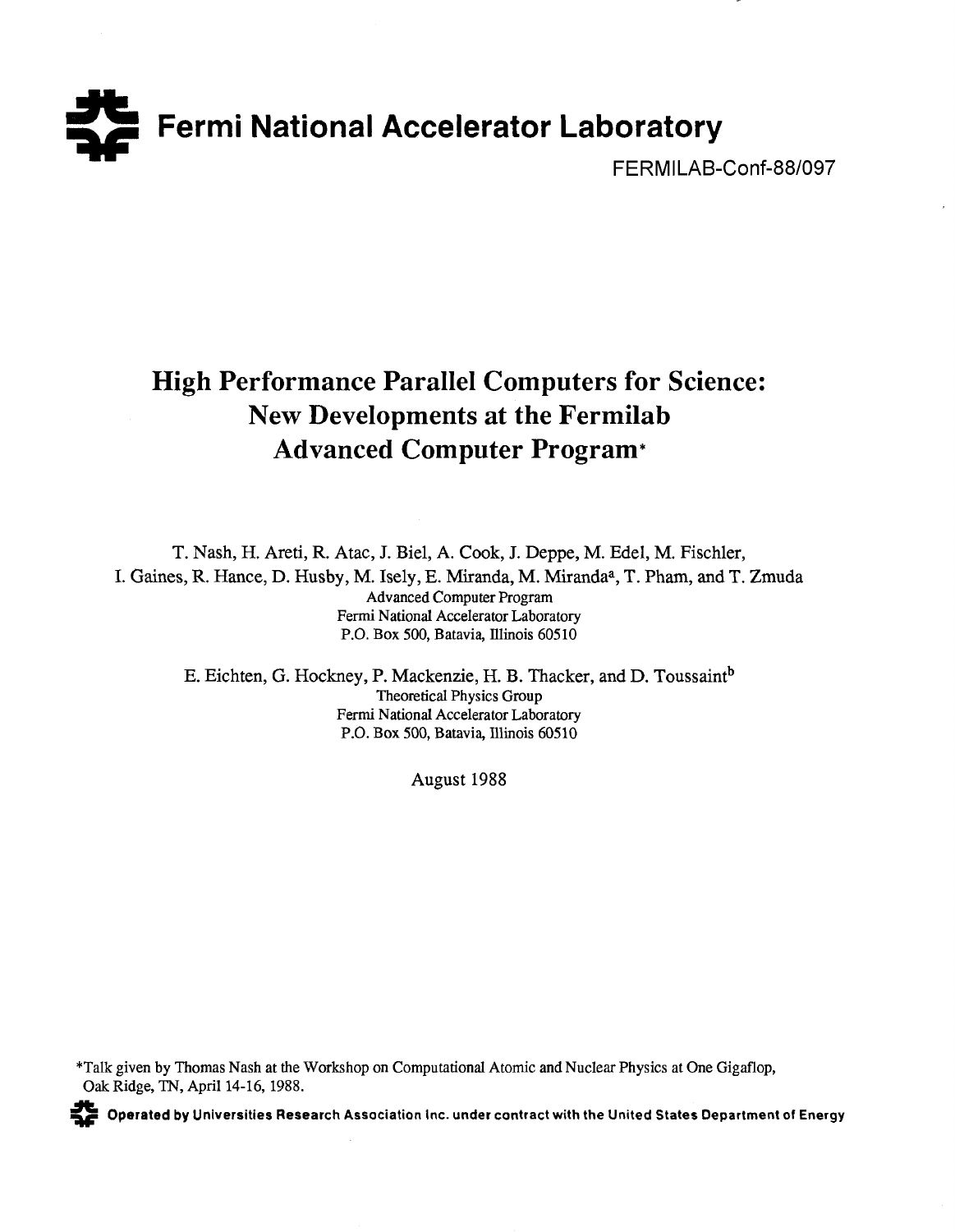# High Performance Parallel Computers for Science: New Developments at the Fermilab Advanced Computer Program\*

T. Nash, H. Areti, R. Atac, J. Biel, A. Cook, J. Deppe, M. Edel, M. Fischler, I. Gaines, R.Hance, D. Husby, M. Isely, E. Miranda, M. Miranda<sup>a</sup>, T. Pham, and T. Zmuda

> *Advanced Computer Program Fermi National Accelerator Laboratory\* Batavia, IL 60510 USA*

E. Eichten, G. Hockney, P. Mackenzie, H. B. Thacker and D. Toussaint<sup>b</sup>

*Theoretical Physics Group Fermi National Accelerator Laboratory+ Batavia, IL 60510 USA* 

#### **ABSTRACT**

Fermilab's Advanced Computer Program (ACP) has been developing highly cost effective, yet practical, parallel computers for high energy physics since 1984. The ACP'S latest developments are proceeding in two directions. A Second Generation ACP Multiprocessor System for experiments will include \$3500 RISC processors each with performance over 15 VAX MIPS . To support such high performance, the new system allows parallel I/O, parallel interprocess communication, and parallel host processes. The ACP Multi-Array Processor, has been developed for theoretical physics. Each \$4000 node is a FORTRAN or c programmable pipelined 20 MFlops (peak), 10 MByte single board computer. These are plugged into a 16 port crossbar switch crate which handles both inter and intra crate communication. The crates are connected in a hypercube. Site oriented applications like lattice gauge theory are supported by system software called CANOPY, which makes the hardware virtually transparent to users. A 256 node, 5 GFlop, system is under construction.

<sup>\*</sup> Talk given by Thomas Nash at the Workshop on *Computational Atomic and Nuclear Physics at One Gigaflop,* Oak Ridge, TN, April 14-16, 1988.

t Fermilab is operated by Universities Research Association, Inc. under contract with the U.S. Department of Energy.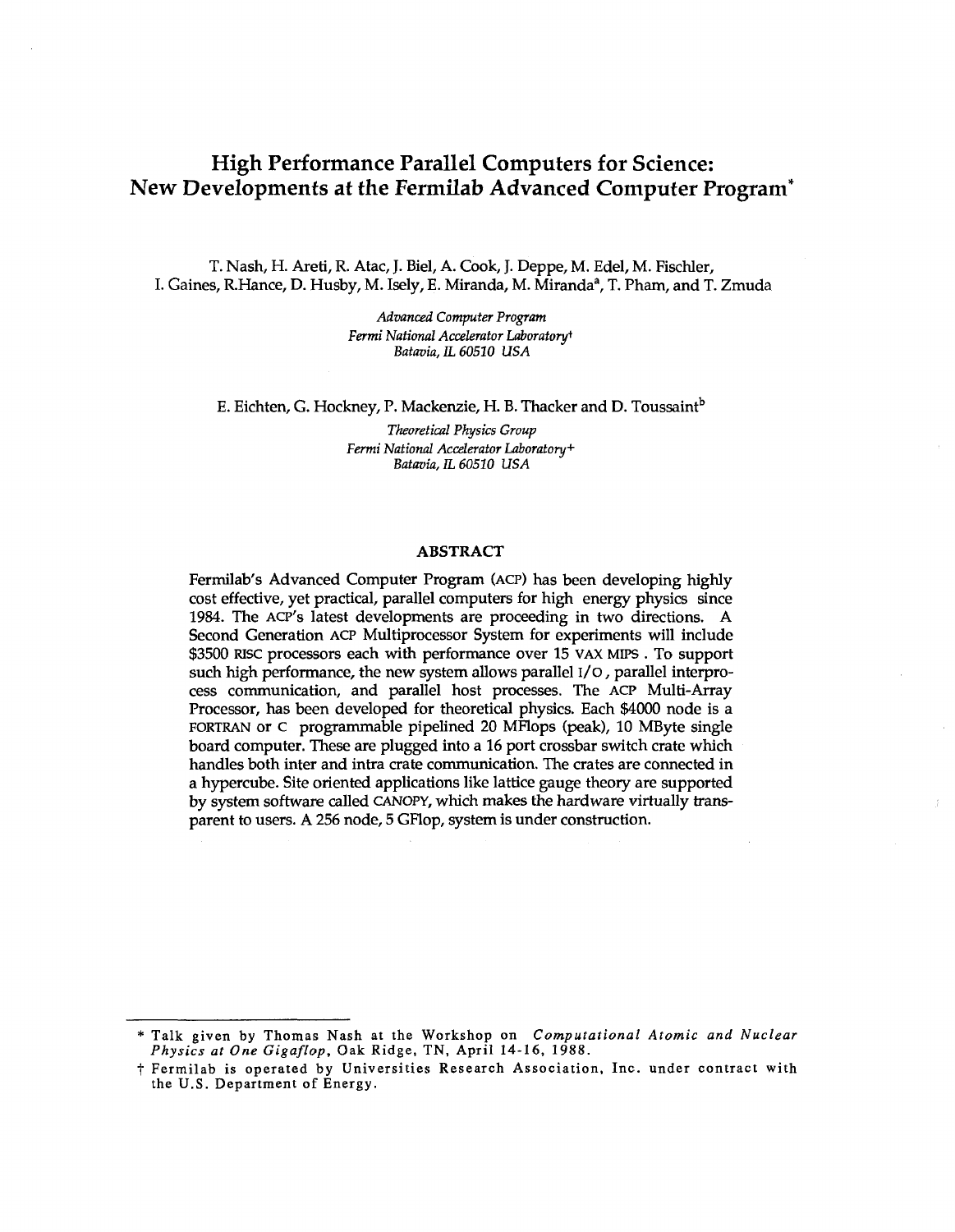#### 1. INTRODUCTION

High energy physicists, like most scientists, have always wanted more computer power than they could afford to buy. $^{\mathrm{I}}$  In the commercial marketplace, the emphasis is on software backward compatibility, product differentiation, and isolation of a client "herd". On the scientist's computing agenda, raw processing power in a relatively easy to use form, not corporate profitability, is the dominant issue.

Despite the fact that industry is not motivated by the rest of the market to provide the extremely cost effective computer *systems* demanded by much of science, it does provide an extraordinary array of *components* (chips, modules, peripherals, work stations, software, etc.) that can be assembled into what science requires. For over 5 years the Advanced Computer Program (ACP) at Fermilab has drawn from industrial components to design and produce usable parallel computer systems of such cost effectiveness that high energy physics (HEP) experiments are now being carried out that would otherwise be unthinkable.

In addition to its dependence on the latest offerings of industry, the ACP also takes advantage of developments coming from computer science. However, just as with industry, the motivations of natural and computer scientists have significant areas of divergence. When commissioning a new architecture prototype the interest of computer science primarily extends to proof of principle. Although also concerned with the latest from computer science, the ACP has the goal driven motivations of its scientific clientele. The ACP's activities, therefore, fall in the rather wide gap between the exploratory spirit of computer science and the production reliability and conservatism of industry. ACP systems must both take advantage of advanced concepts and components and be robust enough to satisfy a large community of demanding users.

In common with computer science, the ACP is aiming toward reasonably general purpose parallel computers. The difference is that the ACP cannot focus, as computer science usually does, on the often academic complications of the end goal. Rather, the ACP must take a step wise approach, dealing with the easier, more obviously parallel, problems first. At each step as more complex issues are addressed, there must be a fully working, commercializable machine that delivers the maximum cost effectiveness available at the time.

With their different perspective, natural scientists have brought to the computer development community new philosophical and architectural approaches to investigate. The, dynamic nature of scientific problems means that programs are frequently changed, often extensively. The scientific user generally has a deep understanding of the structure of the problem and the capability and willingness to map the algorithm to optimally cost effective computer architectures. Issues of software compatibility can certainly become painfully acute at mundane levels like compiler syntax. However, when it comes to the global scale of a problem, scientists are virtually unique at this time in their receptiveness to explicit (user directed), as opposed to implicit (automatic), decomposition of programs onto parallel computers.

Fox and Seitz at Cal Tech, driven initially by the needs of theoretical physics, established the viability of hypercubes, the quintessential explicitly parallel, local memory architecture.<sup>2</sup> These are now the subject of much attention in computer science which earlier had focussed heavily on global memory architectures and attempts at automatic parallelization of whole algorithms. Similarly, the natural parallelism inherent in the experimental HEP computing problem (running the identical reconstruction program on many millions of different events) suggests a simple parallel processing solution. The pioneering emulator work by Kunz *et al.* at SLAC demonstrated the feasibility of using multiprocessor systems to provide cost effective computing for the reconstruction of experiment events.<sup>3</sup>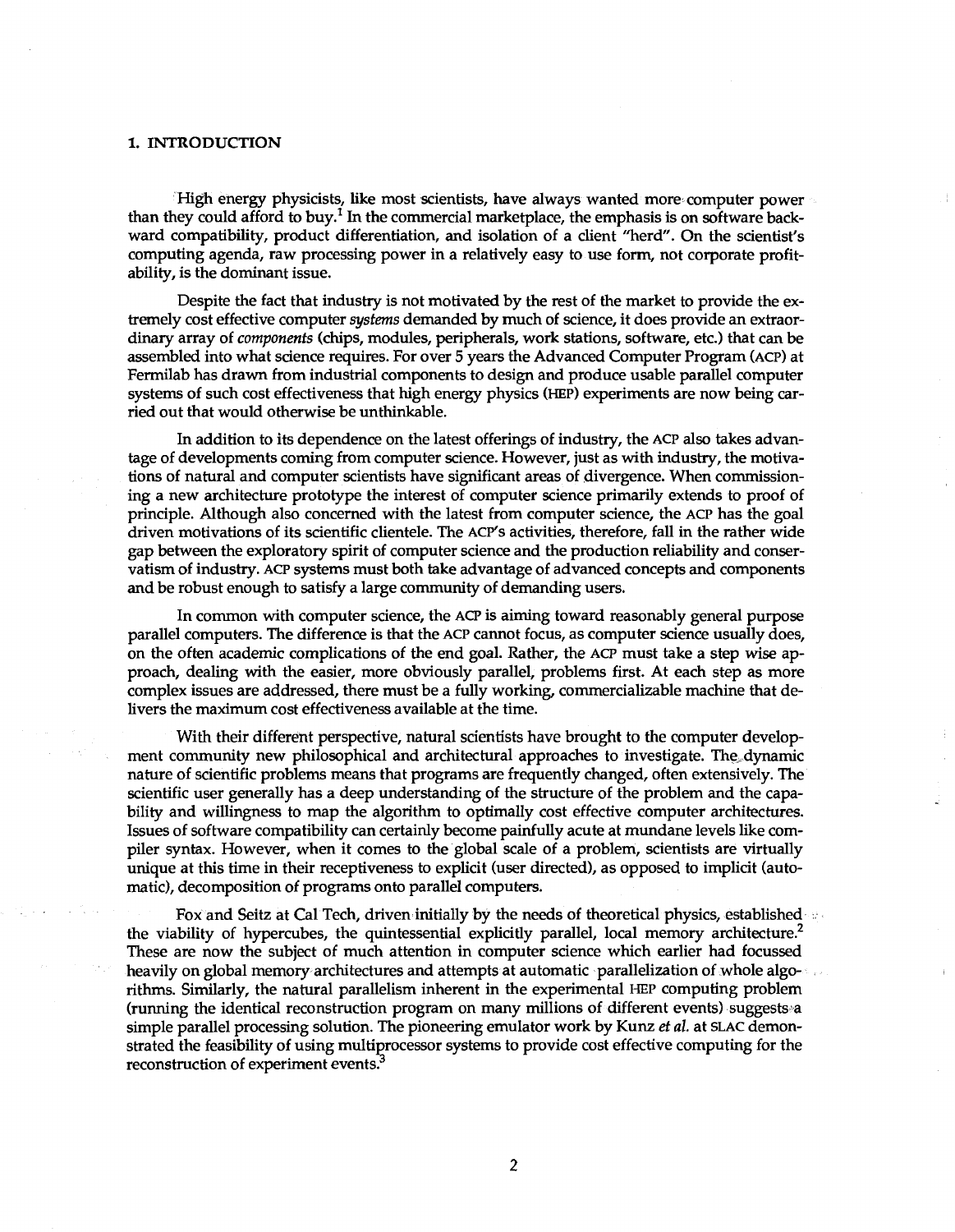Almost a decade after the first SLAC emulator, powerful 32-bit microprocessors allowed the ACP at Fermilab to develop even more convenient and cost effective event oriented parallel processing systems using many more CPUs.<sup>4</sup> Such systems are now an acknowledged important component of computing in high energy physics. They have made crucial contributions to data sanalysissin a number of current experiments, and will be indispensable for the large experiments of the SSC era. The first generation ACP systems are rapidly becoming a standara. There are over 30 installations in universities and laboratories worldwide, primarily, though not exclusively, for HEP applications. The first of these ACP systems, which provide CPU power at a cost of less than \$2500 per VAX 780 equivalent, were brought on line two years ago. The initial 110 processor system, along with several newer installations, have been heavily used at Fermilab for physics event reconstruction.

This paper will describe new work from the ACP in two areas: a second generation multiprocessor targeted at experiment applications, and a multi array processor "supercomputer" for the site oriented problems of theoretical physics, principally lattice gauge calculations. The mandate for ACP development remains the computing needs of high energy physics. However, the potential applicability of these new systems, particularly the one aimed at theoretical physics, is far broader than HEP alone.

We will first cover the new ACP systems for experimental HEP which, early in the next year, will provide well over an order of magnitude increase in cost effectiveness over the original systems. This second generation project will also allow much higher bandwidth for both I/O and interprocessor communication, and will have software tools allowing almost any UNIX, VMS , or (potentially) VM based processor to be used equivalently as a node or "front end" in a multiprocessor ACP system. Perhaps most important is the way in which this new system allows for integration of powerful "back end" multiprocessors, now usable for both reconstruction and physics analysis, into a modern Ethernet based workstation environment.

The multi array processor system for theory will be described next. Programmable in c and FORTRAN and supported by a user interface that makes transparent the details of the hardware architecture, this system is also at the highest levels of cost effectiveness. A 5 GigaFlop (peak), 2.5 GByte, 256 node, system is expected to be running in early 1989 at a cost of approximately \$1 million. This system, like all others from the ACP, is intended for quick commercialization so that it will be available to other institutions with needs similar to Fermilab. At the end of the paper, we will outline expectations of future directions ACP developments may take including the likely merger of the experimental and theoretical machines.

# 2. THE SECOND GENERATION ACP MULTIPROCESSOR

The continued saturation of computers (including; ACP systems) by HEP experimenters motivates the development of a second generation of the successful ACP Multiprocessor system. Industry is continuing to provide a stream of often surprisingly powerful technology that we can harness to meet the severe challenges of this science. Frankly, some of industry's new components are making our task particularly pleasurable and rewarding these days. A variety of new and increasingly powerful microprocessors are now available to incorporate into multiprocessors. Beyond the new versions of existing processors (like the 25 MHz 68030s replacing 16 MHz 68020s), there are entirely new families of chips. Most of these are based on the Reduced Instruction Set Computer (RISC) architectural philosophy. It was noted in the 1970s that many complex instructions in traditional machines with large instruction sets, like the IBM 360s and DEC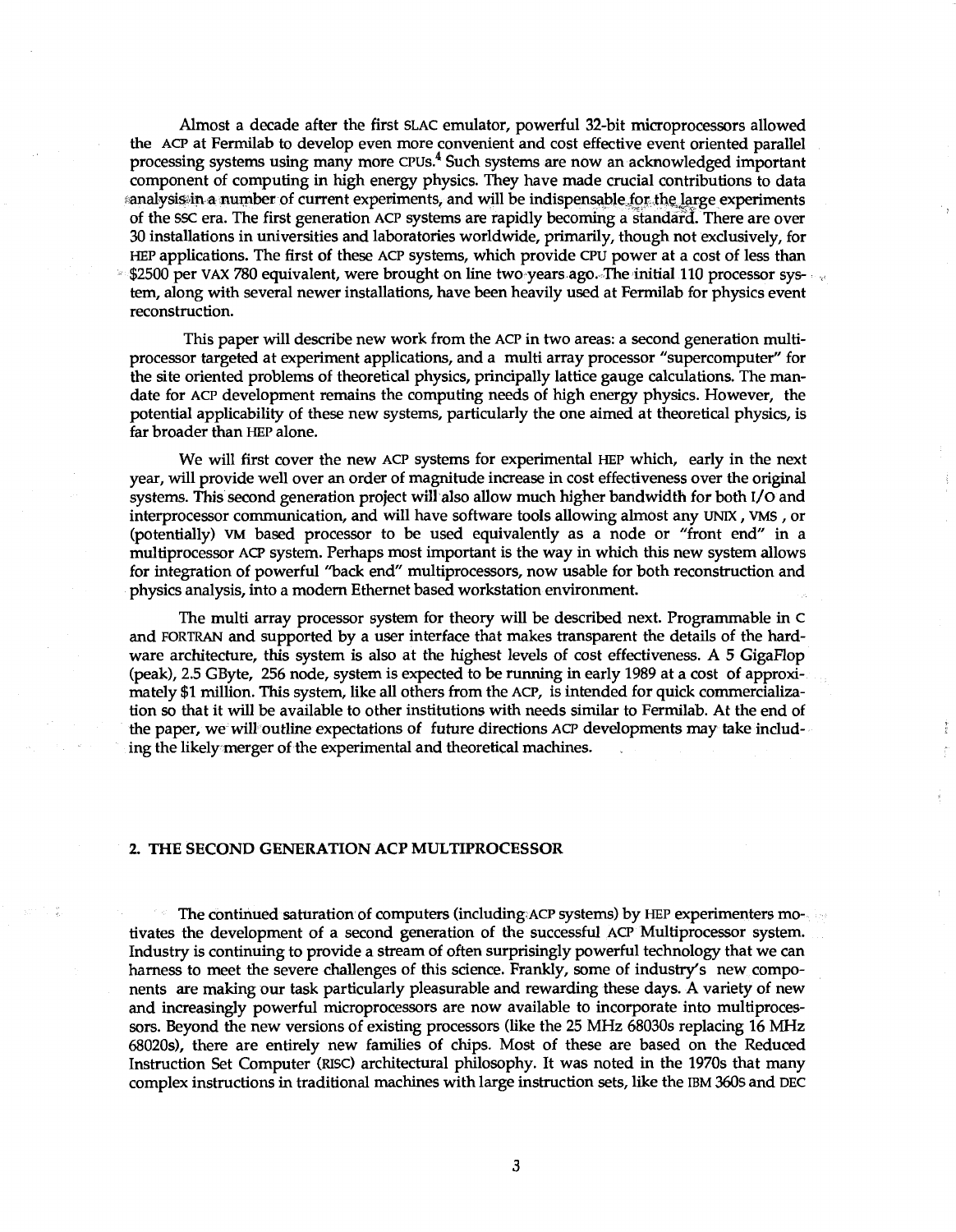VAXes, were rarely used. They effectively increased the cycle time for all instructions because they mandated extensive microcode. RISC machines are generally pipelined with no microcode and very fast instruction cycles. They defer complex instructions to software.

New processors that will offer at least a factor of three, and in one case as much as a factor of twenty, more performance than the first generation ACP processors based on 68020s include: the MIPS R2000 and R3000 Rise chips; the Fairchild, now Intergraph, Clipper chip set; the AMD 29000 RISC chip; the Sun SPARC RISC chip; the INMOS T800 transputer; the Motorola 88000 RISC chip; the National Semiconductor 32532 processor. Unlike earlier processors, many of these have usable FORTRAN and c COMPILERS and UNIX operating systems even before the hardware is available.

The broad availability of UNIX is particularly important. As we will describe below, the new ACP architecture will support any processor running UNIX (or VMS) that can be connected via VME or Ethernet. It is very difficult to predict with any certainty which processor or commercial single board (or single slot) computer (SBC) will be most cost effective in the future. The openness of the ACP system permits competitive purchase of processor nodes based on performance benchmarks and price.

The large increase in CPU power available for the Second Generation ACP System requires a redesign of the multiprocessor hardware and software system architecture to remove bottlenecks in current systems that would be felt at the higher performance levels. The bottlenecks are I/O and interprocessor communication bandwidth, and the CPU power available for the host process. Continuing the successful strategy of attacking computing limitations with parallelism, the new architecture solves I/O arid host limitations by supporting parallel i/o and parallel host processing. Moreover, to avoid mini computer bus bandwidth restrictions, any node may take on host functions including I/O through controllers in its own local crate. Though significant, the changes in the new system hardware and software are designed to be as transparent as possible to users of the original system. In the following, we describe the fast new ACP SBC, and then the new interconnection modules and topologies, the new (parallel) I/O options, and the new software system architecture that are all designed to support the large increase in performance that will be available.

#### 2.1. A Fast New ACP Processor Node

As it has in the past, the ACP is encouraging competition in SBCs targeted at parallel processing by developing an extremely cost effective VME SBC. The choice of the R3000 Rise processor from MIPS Computer Systems, Inc. for this design was based on performance evaluations of the microprocessors referred to earlier. The ultimate standard is how real physics code runs in a high level language, since it does not matter how many million instructions per second (MIPS) the CPU can execute if the instructions are not useful in FORTRAN or C and if the compilers fail to provide sufficient optimization. The ACP has performed benchmarks on several of the new chips using a suite of high energy physics FORTRAN programs (a small Monte Carlo/track reconstruction package; an actual fixed target tracking code running on experimental data; and a floating point intensive theoretical calculation). These benchmarks were run on a 16 MHz MIPS R2000 system. For the three benchmarks, performances were 7.9,6.4, and 7.4 times that of a VAX 780, which is generally accepted as the standard 1 MIP normalization. The new ACP node will use an R3000, the new improved version of the R2000. Carefully taking into account processor, cache, as well as clock speed differences, leads to a projected HEP code performance of 12-15 VAXes for 25 MHz R3000 boards and 16-20 VAXes for the 33 MHz versions we expect to use.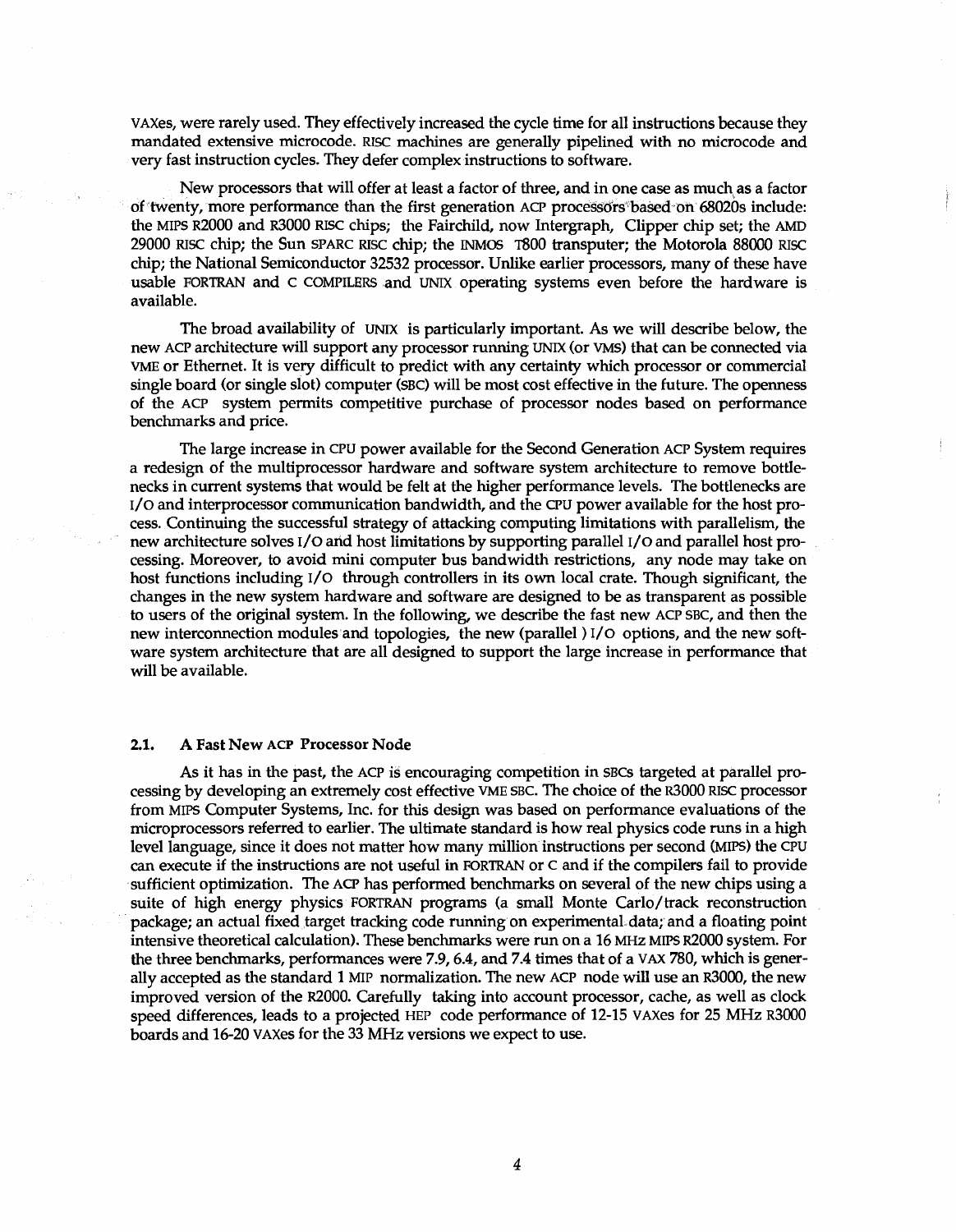

Figure 1. The ACP MIPS processor, block diagram.

The ACP MIPS processor module (Figure 1) consists of:

1) a 25 or 33 MHz MIPS R3000 CPU;

- 2) a 25 or 33 MHz MIPS R3010 floating point unit;
- 3) Four Write Buffers;
- 4) a 32 KByte instruction cache;
- 5) a 32 KByte data cache;
- 6) 8 MBytes of parity checking main memory, made up of 1 Mbit (100 nsec nibble mode access) DRAMs, expandable to 24 MBytes via VSB (VME System Bus);
- 7) interval timers that can interrupt the CPU;
- 8) a full function VME Master Slave interface supporting 20 MBytes per sec block transfers;
- 9) a full function VSB interface for peripherals and memory extensions.

The ACPMIPS processor module will be packaged as two connected boards that will fit in one standard VME slot. One board will contain the processors and cache; the other board will have main memory and the VME and VSB interfaces. Up to two extra memory boards may be plugged into other slots and connected via VSB to allow a total of 24 MBytes. The modular nature of this design means that as new components (denser memory or faster processors) become available, only one board at a time needs updating. With 4 Mbit DRAM, expected in a year or so, 32 MBytes will be possible without an expansion board (or up to 96 MBytes with maximum expansion).

The new CPU module will provide high level language processing power with a cost effectiveness of well under \$200/VAX *780* equivalent, based on the physics benchmarks and features listed above. The FORTRAN compiler is the best we have encountered for a microprocessor. It supports VMS extensions and compares favorably with the VMS compiler in convenience and sophistication. Since the MIPS CPU chip has on chip memory management, the board will be able to run the full UNIX operating system, booting either from a VME disk drive or using the Network File System (NFS) over the Branchbus. Full UNIX program development tools are available. This processor will form the cornerstone of the second generation ACP systems.

### 2.2. New Interconnect Topologies

The original ACP multiprocessor used a single (MicroVAX) host which was the master of large numbers of microprocessor nodes. This system has been extensively described in earlier papers.<sup>4</sup> Here we discuss only the significant new improvements. The ACP Branchbus was developed to link several high performance commercial local bus crates (like VME) to a host and/or a data acquisition system. It is optimized for high speed block transfers.<sup>5</sup> No commercial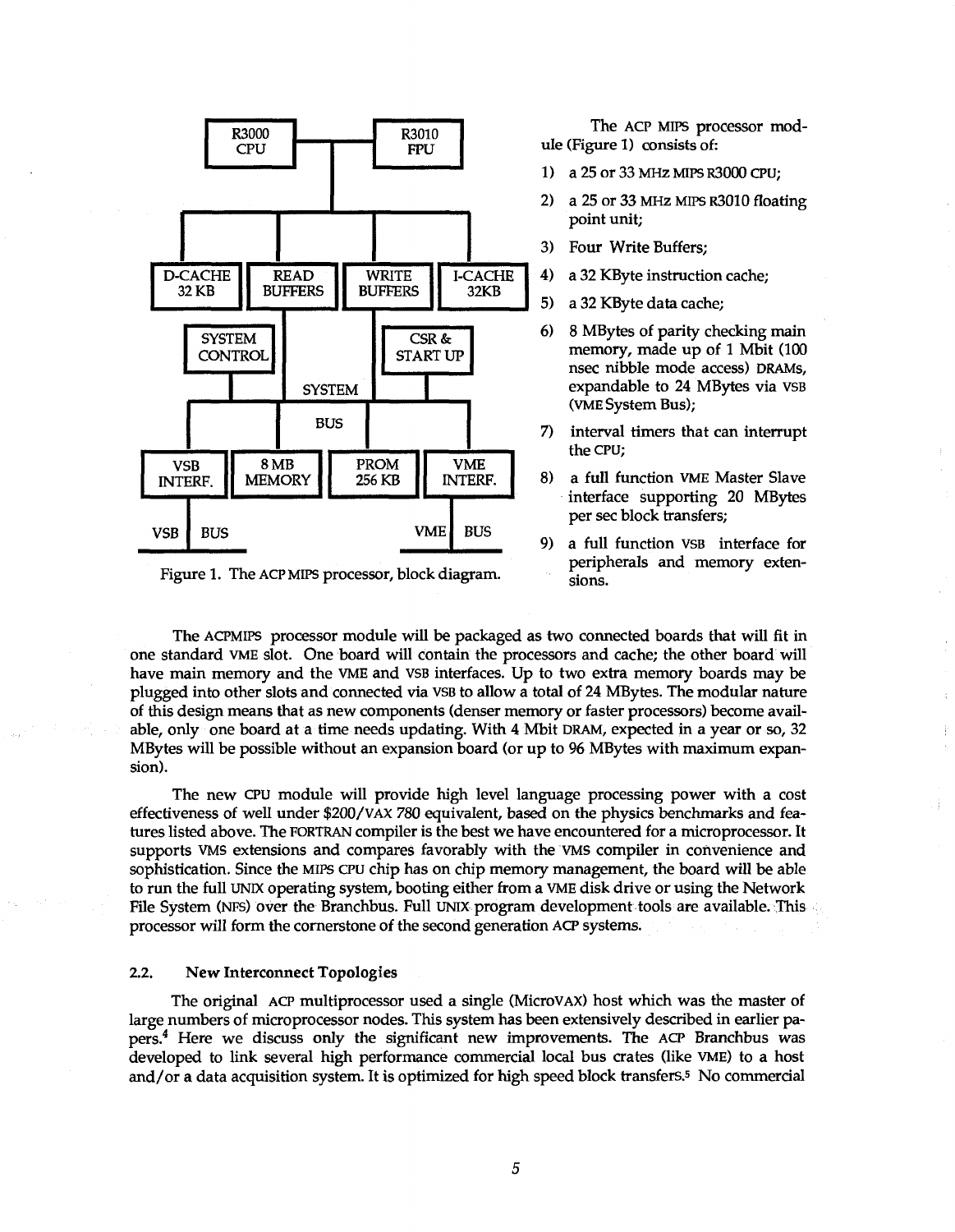alternative was available. The original Branchbus is a 32-bit bus connecting a single master (QBus, Unibus or FASTBUS) to multiple crates (VME), with block transfers at up to 20 MBytes/sec. Improvements to the Branchbus system of interfaces allow higher performance and more complex interconnection schemes.

**The new VME Branchbus Controller (VBBC) allows any VME master, in particular any node** (or smart I/O device controller) in an ACP multiprocessor system, to act as a Branchbus master and read or write to any Branchbus address. Any processor in the system can communicate with any other processor without host intervention, allowing the more elegant system architectures described below. Figure 2 shows a block diagram of a high performance off-line ACP system



Figure 2. A High Performance Off-Line ACP System

using the VBBC. Here no specialized<br>Output MicroVAX is required as a bost: a standard node takes on that function, and an accompanying smart tape controller can transfer data directly from tape to any node in the system. The VBBC is a VME slave and Branchbus master. It is a shared resource in the VME crate, allocated on a first-come first-served basis by a test-and-set bit in its control register. Once programmed with the Branchbus control words and address, the Branchbus cycles occur transparently to the VME master which simply reads or writes data to the VBBC. First prototypes of the VBBC are now working.

> As implied above, the Branchbus now supports multiple masters. A distributed arbitration scheme similar to that used on the SCSI bus allows up to 16 masters to share the bus. Existing masters (Q/UBBC modules) can be used in multi-master systems by replacing their existing Branchbus Interface Daughter Board with a new Multi-

Master Branchbus Interface Daughter Board which handles the arbitration transparently to the user.

The ACP Branchbus Switch allows full crossbar interconnection of up to 16 Branchbuses (or more using multiple switches). With this switch, any Branchbus master device can connect to any slave in the entire switch connected system. All channels of the switch can be active simultaneously. For example, eight of the Branchbuses could be connected to the other eight, all transferring data simultaneously giving an aggregate bandwidth of 8 X 20 MBytes/sec or 160 MBytes/sec (in addition to any local bus activity on any of the VME crates in the system). Thirteen Texas Instrument 16 X 16 X 4 bit crossbar chips (TI 74AS8840)are used for the main switching elements. The Switch is a backplane in a 6u by 280 mm Eurocard crate. Modules may be plugged into the Switch Crate (see Figure 3) much as with VME. However, instead of the signals being connected in a bus structure, each slot in the crate is a crossbar switch point. The first two Switch crates are built and working.

Two modules now exist that plug into the Switch Crate. One is the Branchbus Switch Interface Board (BSIB) which converts the differential RS485 signals on the standard Branchbus ca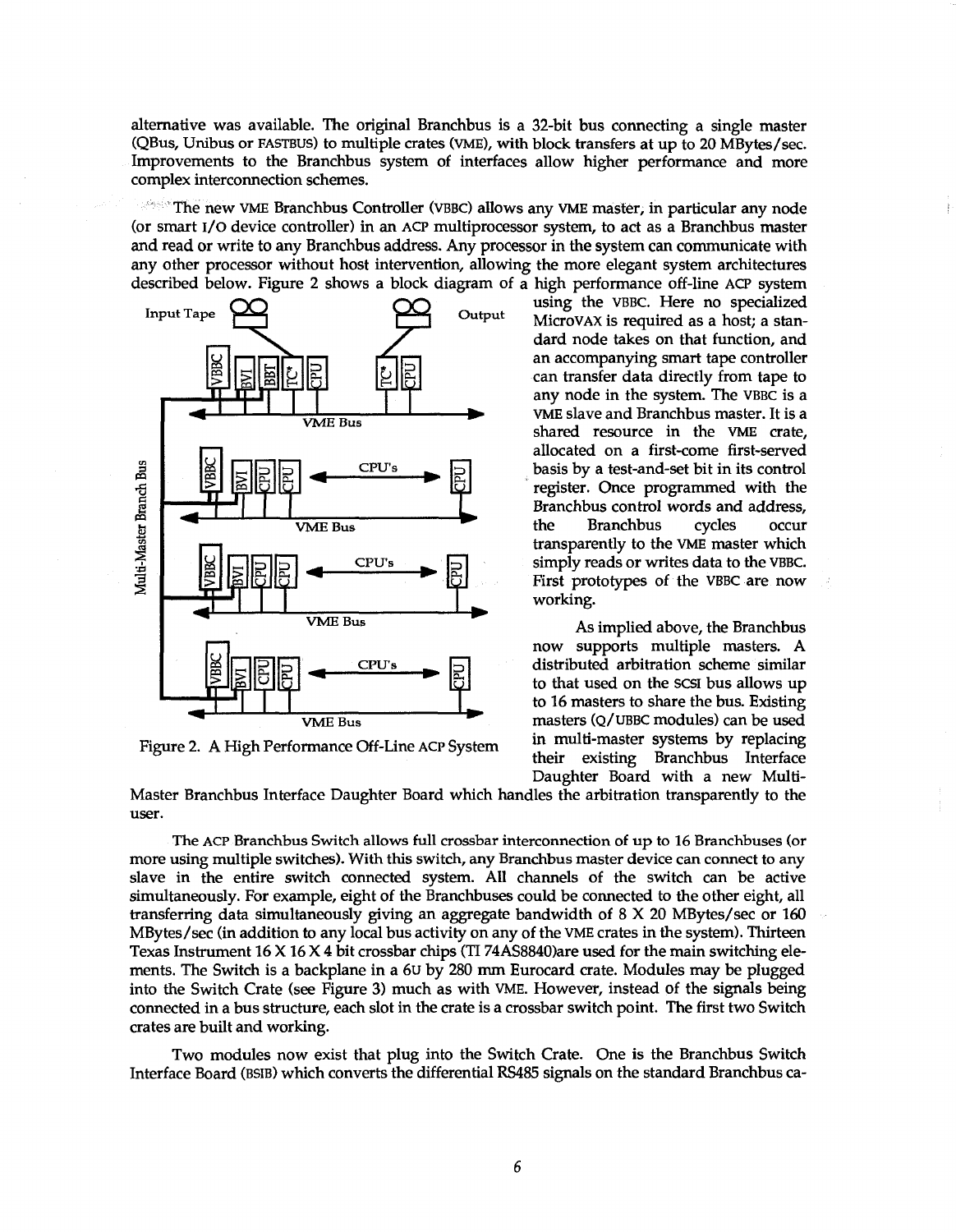bles to the single ended TTL version of Branchbus used on the Switch backplane. The BSIB brings one standard Branchbus, with its VME crates, host, Fastbus, etc., into a port of the Switch, and allows them to be switched to whatever else is plugged into the Switch Crate, such as other Branchbus circuits. Use of the Switch in this way will allow multiprocessor systems to obtain extremely high bandwidth for interprocessor communication. The second existing module that plugs into the Switch is the Floating Point Array Processor (FPAP), a 20 MFlop device, that is used for theoretical physics, primarily lattice gauge, calculations. The FPAP is described later in detail,

as is the innovative "better than a hypercube" architecture that the Switch allows. Important future applications of the versatile Switch are described in the Section 4.

#### 2.3. **Parallel Input/Output**

Although it will continue to be possible to read and write tapes through a VAX or MicroVAX into an ACP system, high performance operation will take advantage of I/O devices that interface directly to the multiprocessor system bus. Unlike Unibus and QBus tape drives, VME interfaces will give a bandwidth potential, depending on the i/o device, of up to the 20-30 MBytes/sec allowed by VME rather than the



Figure 3. The ACP Branchbus Switch. The backplane uses single ended TTL Branchbus protocol.

roughly 1 MByte/sec possible with minicomputer buses. One such VME tape interface, the Ciprico TM3000, has been used for data acquisition at Fermilab.

Parallel I/O is particularly encouraged by the availability of inexpensive, high capacity mass storage devices which interface directly to VME. It is made possible by the availability of i/o directly in the node crates and by the new capability of a processor and/or its intelligent i/o controller to write through a VBBC from one crate to another. The multiprocessor system will have available to it many devices all reading and writing simultaneously, allowing the total i/o bandwidth to be increased to whatever level is required.

New I/O devices are replacing standard 6250 bpi magnetic tape. These are very appealing to HEP experiments anticipating huge amounts of data, such as one approved Fermilab experiment which is planning to record tens of billions of events. At this time video tape cassettes appear most promising. The 8 mm format can pack well over 100 times the data in a given volume of shelf space as can conventional tapes, and they are at least an order of magnitude more cost effective. Current devices allow bandwidths comparable to those achieved with standard 6250 bpi tapes, with further improvements expected in the next year.

The ACP has tested the 8mm video tape device manufactured by Exabyte Corporation. Currently available devices store 2 Gbytes (as much as 12 conventional tapes) on a standard \$10 tape cassette. The drives cost less than \$3000 and can deliver data at 250 KBytes/sec through a SCSI bus interface to VME or QBus. Both density and speed are expected to double in the next year.

The Exabyte drive package allows the design of a cheap and simple mechanical loader. Such a design is underway. It will incorporate a reader for optical bar code labels to insure mounting of the correct set of tapes from a large data sample. Automating tape loads eliminates the time for human operators to mount tapes which becomes significant when tapes are being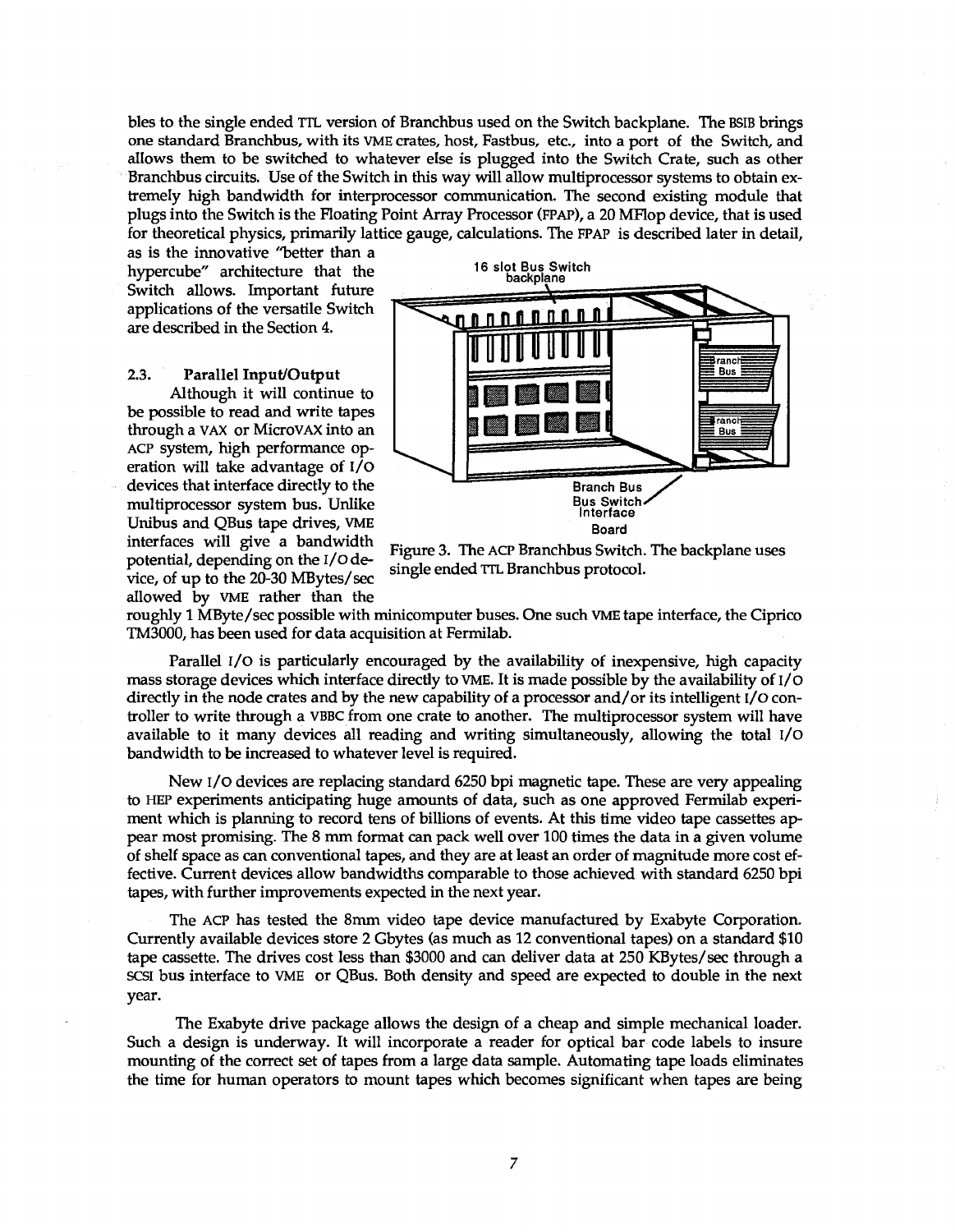#### processed at high speed.

The ACP plan at this writing is to support the Exabyte drives. However, it is important to emphasize that no standard has yet emerged in this rapidly developing field, and the long-term reliability of such devices has not been established. Nonetheless, it is clear that one can count on far better I/O performance than has been available.

# 2.4. Software System Architecture

The redesign of the system software for the Second Generation ACP System will support the greatly improved performance and flexibility of the new processing,  $I/O$ , and communication hardware, while reducing the complexity encountered by both beginning and sophisticated users.<sup>6</sup> It will allow existing applications to run with minimal changes, yet will provide a variety of powerful new features to allow users to realize the full potential of the new processors. Integration will be possible into a variety of computing situations, including large mainframe computer centers and the traditional VAX or MicroVAX host. Most important, in our view, is a dis-

tributed computing UNIX (or VMS) workstation environment in which the multiprocessor will function as a fully integrated back end engine, directly controlled from the workstations. The general hardware environment supported is shown in Figure 4. Because of the emphasis on portable, nearly universal standards, it will be straightforward to incorporate any computer that runs UNIX and/or can communicate via TCP/IP over Ethernet. This makes the system open and receptive to future requirements and product options.

As before, the ACP System Software is a tool to make it easy for physicists to bring their programs to a high performance multiprocessor environment. An application for the second generation system is decomposed into a set of cooperating processes. Support for running these sets of processes as a job, including interprocess communication and synchronization, startup, etc., is provided by the ACP System Software. The processes run on an ACP Multiprocessor System interconnected by Branchbus and on any associated UNIX or VMS (later possibly also VM) computers connected via Ethernet and TCP/IP. They may be distributed as appropriate over the available computers. In this way a multi process job may be



Figure 4. Second GenerationACP System: General hardware and network environment.

tested first in a single machine and then with increasing numbers of nodes. Program development is done using the full set of UNIX (or VMS) tools, including compilers, linkers and de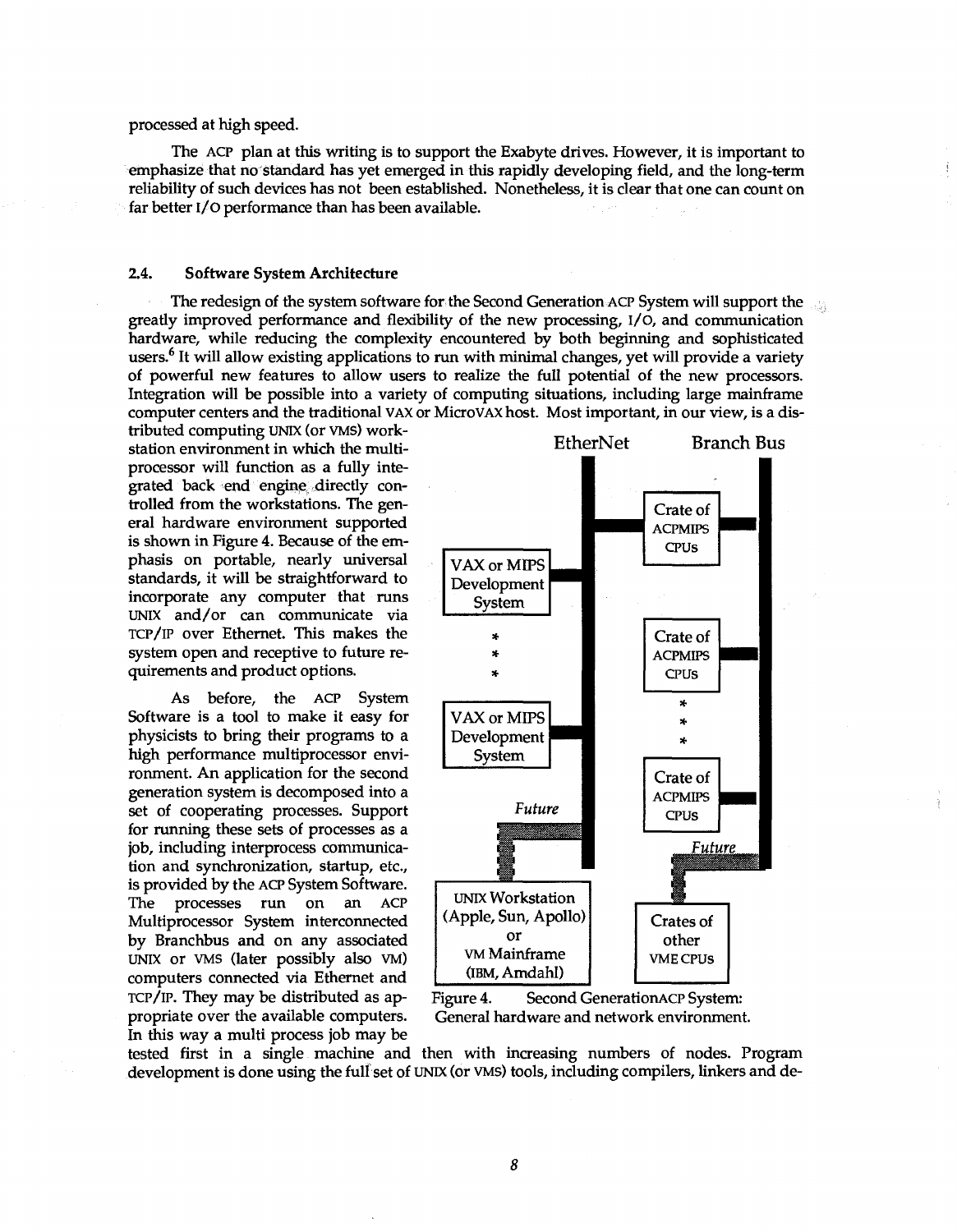buggers, of the computer on which the process will run.

Any node process can assume the functions previously exercised only by the VAX host processor. Any node process in the system can do I/O, reading or writing data tapes and accessing disk files. And any node process in the system can do send or get operations to or from an individual process (chosen by the system software from a class or rank of node processes) or set of processes in a given class or rank. As before, the system software will automatically find an available node process for the user. The ability to send and get to multiple nodes in a class allows broadcast and accumulate type operations.

Along with the traditional send and get type of ACP communication routines, there will be a variety of more primitive, yet powerful and easy to use, interprocess communication mechanisms. A process may send a block of data directly to a block of virtual address space in another process, or it may call a subroutine in another process (remote subroutine call), or it may send a

small data packet (a message) to another process. Users of the new system will have direct access to process queues which they may define as they require or use in standard, traditional ACP defined ways (like node process *ready* or *complete).* Synch points provide a way for all processes in a class to synchronize program execution.

There are many possible process configurations that the new system can support. An example for a reconstruction problem with multiple input tapes is shown in Figure 5. Note that this is a software configuration; the actual hardware connection of the nodes is over Branchbus via VBBCs and Bus Switches (if necessary) and is transparent to the programmer. Nodes in the top rank read events from data tapes and pass them along to either class 2 or class 3 nodes, which process events of different trigger types. Nodes in the bottom rank collect events from any nodes in the middle rank, either class 2 or class 3, for output to tape. Another important configuration has enormous implications for physics



Figure 5. A multi rank configuration. Processes are indicated by circles.

data analysis (as opposed to reconstruction). Here, the top rank of nodes is the same as in Figure 5, and the second rank consists only of one or more workstations and, perhaps, a single data recording process. With such a configuration, a whole experiment's data base of data summary tapes (DSTs) can be read and analyzed in parallel in much less than an hour. The traditional means of passing hundreds of DSTs through a computer center for a physics analysis pass often takes weeks.

To summarize, the Second Generation ACP System architecture is designed to support large increases in processing power and in  $I/O$  and communication bandwidth. It provides a set of hardware and software building blocks so that a system can be matched to the set of applications it will run. One can provide enough I/O devices and Branchbus interconnects so there are no bandwidth limitations. The number of basic CPU nodes is determined by processing power requirements, while special computer nodes, such as workstations or mainframes, can be incorporated into the Ethernet side of the system when needed and available. As each job is run on the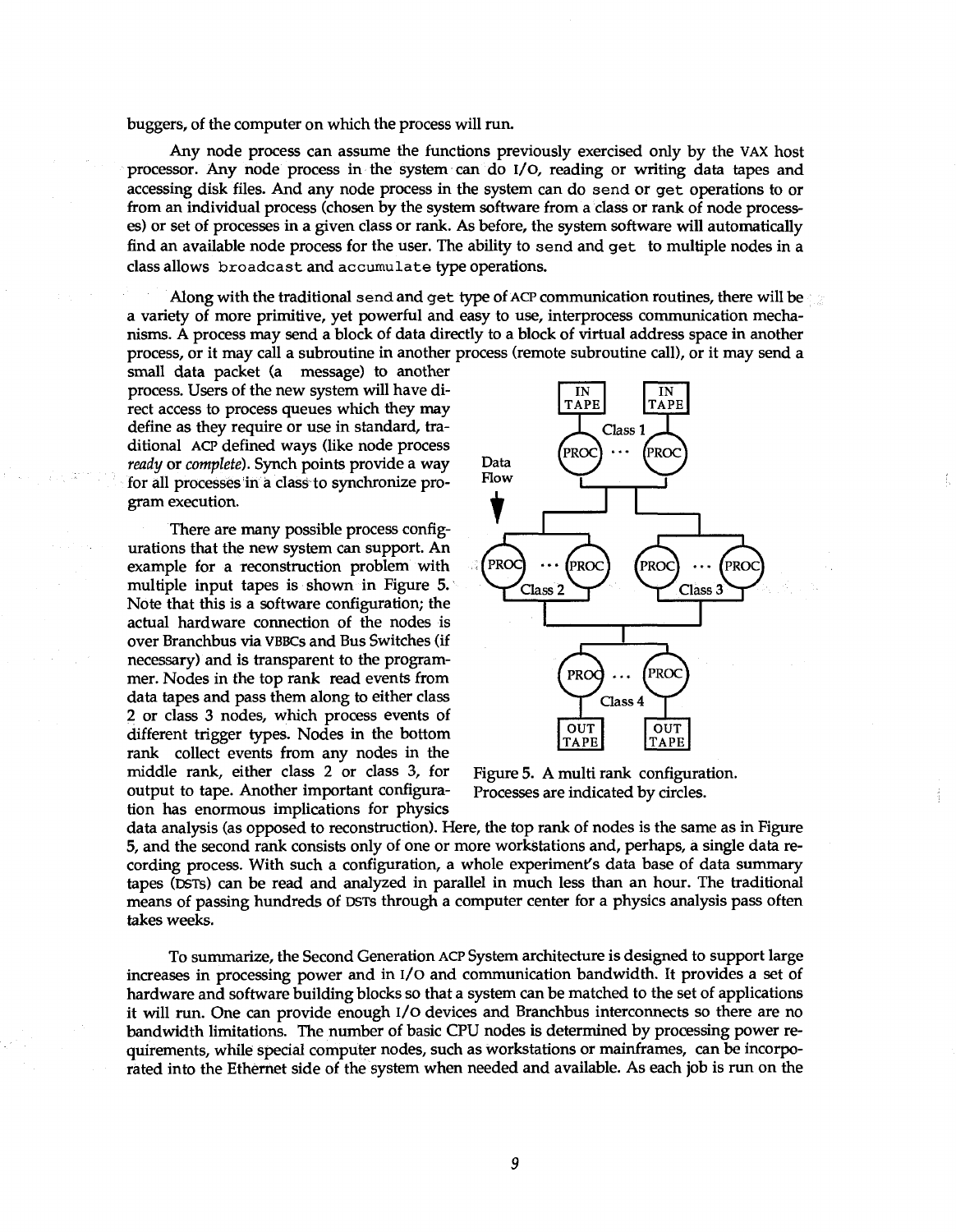system, nodes are assigned to run particular user processes (input, output, event processing, etc.) as appropriate. Not only the traditional compute bound event reconstruction, but also more i/o intensive data analysis will find a home on these systems.

## **3. THE ACP MULTI-ARRAY PROCESSOR SYSTEM FOR THEORISTS**

The ACP Multi-Array Processor System (ACPMAPS) is a highly cost effective, local memory parallel computer designed for floating point intensive grid based problems. The project is a joint effort of the ACP and Fermilab's Theoretical Physics Group. Processing nodes of the system are single board array processors based on the FORTRAN and c programmable Weitek XL chip set. They are connected by a network of very high bandwidth 16 port crossbar switches. The architecture is designed to achieve the highest possible cost effectiveness while maintaining a high level of programmability. At Fermilab the primary application of the machine will be lattice gauge theory.

To obtain some estimates of the computing needs of lattice quantum chromodynamics (QCD) one can consider the calculation of the deconfining temperature in SU(3) gauge theory without quarks,<sup>7</sup> which is one of the most solid four dimensional calculations done so far. Sqmething like 500,000 MFlops - hours (peak, ~70% delivered) were used on a Star ST-100 array processor. This calculation required a lattice spacing of less than 0.1 fermi and a volume of close to (2 fermi)<sup>3</sup>, resulting in lattices with spatial sizes of up to 19<sup>3</sup>. It is virtually certain that calculations with quarks will require even larger lattices than this for comparable accuracy. Lattices with space-time sizes  $32^4$  to  $64^4$ , requiring 1-20 GBytes of data memory, are a reasonable guess. Calculations of hadron masses in the approximation of ignoring dynamical quarks have not yet achieved a reasonable understanding of calculation errors, even on Cray-sized supercomputers. Although algorithms for the inclusion of dynamical quark effects have made tremendous progress in the last few years, at present they still seem to require at least two orders of magnitude more computer time than comparable calculations without quarks. It is thus clear that large increases in combined CPU power *and* algorithmic power are still required even for simple QCD calculations.

The aim for the new ACPMAPS machine is to deliver such large amounts of memory and CPU power at the lowest possible cost, without compromising the programmability required for rapid algorithm development which is just as important as raw computing power in achieving the goals of lattice gauge and other problems in theory. Descriptions of the other large-scale computer projects aimed at lattice gauge theory may be found in the references<sup>2,8</sup>.

A16 node system is being built this summer. Two switch prototypes are working and tested. Four Floating Point Array Processor (FPAP) node modules are also working and undergoing rigorous testing. They have successfully run extensive physics code. Fermilab intends to proceed to a 256 node (5 GFlop for about \$1 million) system as soon as the 16 node system is operational. Parts are being procured for this system which will be assembled at the end of the year. Given the communications bandwidth noted below and the large amount of memory per node, it has been calculated that performance for appropriate lattice gauge algorithms should increase linearly well past 256 nodes. Maximum system size is 2048 nodes. The system is being designed in the ACP tradition to be commercialized and available to other institutions.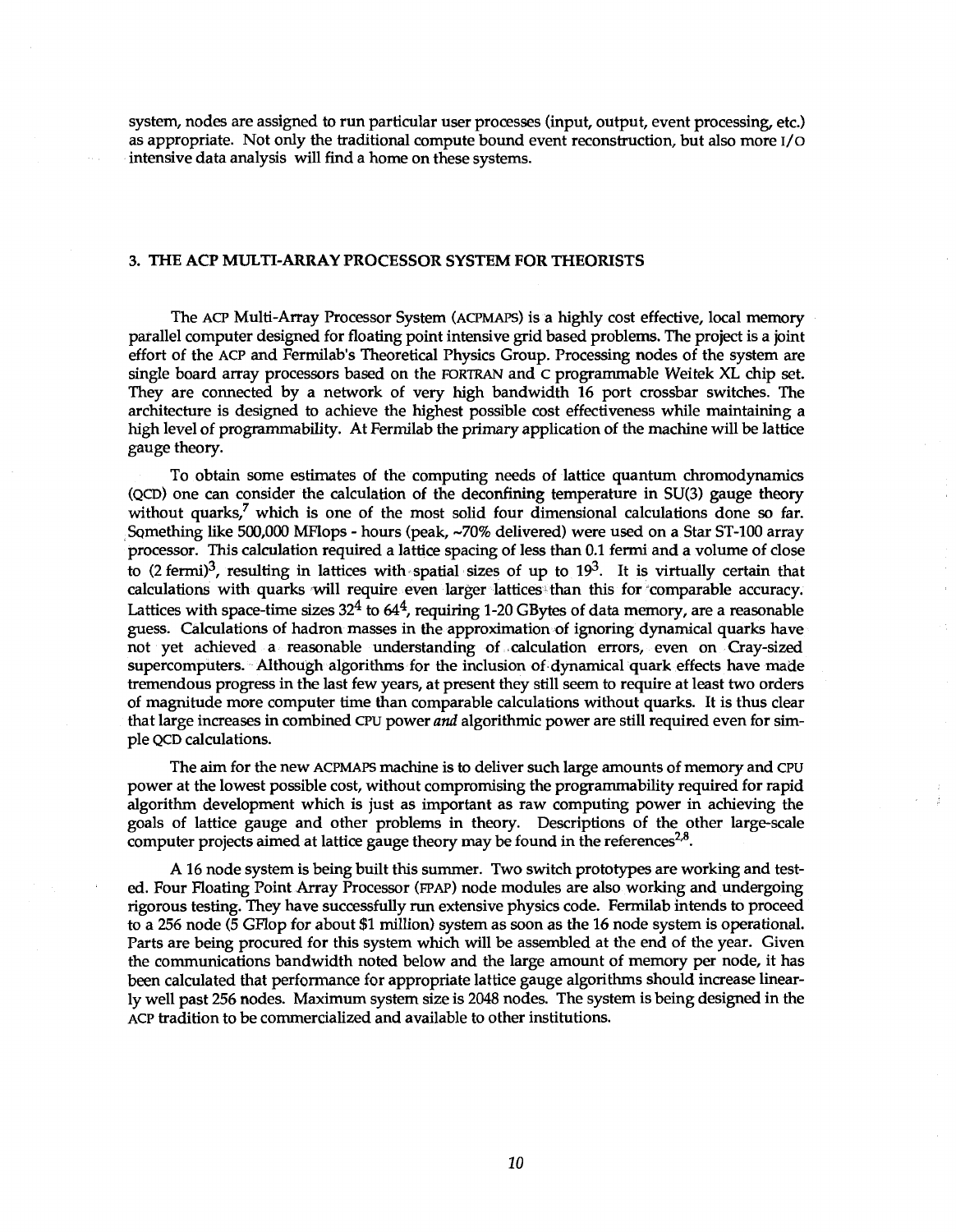#### 3.1. Architecture Overview

A block diagram of the system is shown in Figure 6. The individual single board FPAPS have peak performance of 20 MFlops. Performance of key kernels (su(3) multiplies) have been measured on the prototypes to exceed 15 MFlops/node. For lattice gauge physics, a performance standard is the link update time. Using the Kennedy-Pendleton heat bath algorithm (pure gauge) a single FPAP has been clocked at under 800 usee per link update. Depending on the algorithm, this corresponds to a real performance of 4-10 MFlops/node. Each FPAP contains 8 MBytes of data and 2 MBytes of program memory. (In the event of memory shortages, the FPAPs can be configured with a minimum of 4 MBytes for data.)

The FPAPS are plugged into a crate whose backplane is a 16 fold bidirectional high speed crossbar. This is the Branchbus Switch Crate described earlier. The nodes can speak with each other in pairs at a full 20 MBytes/sec simultaneously. The architecture of ACPMAPS is a hypercube network of such crossbar switch crates each supporting 8-16 FPAPs. In a typical configuration 8 array processor nodes will be plugged into each switch crate along with up to 8 BSIB I/O modules (also described in an earlier section) that interconnect crates in a hypercube (or better, if extra interconnects are desired).

Processing nodes do not participate in any communication activity other than their own. This is an important distinction from traditional hypercube implementations. The switches handle intra and intercrate routing automatically. The system therefore does not operate with all



Figure 6. ACP Multi Array Processor System: 256 node configuration.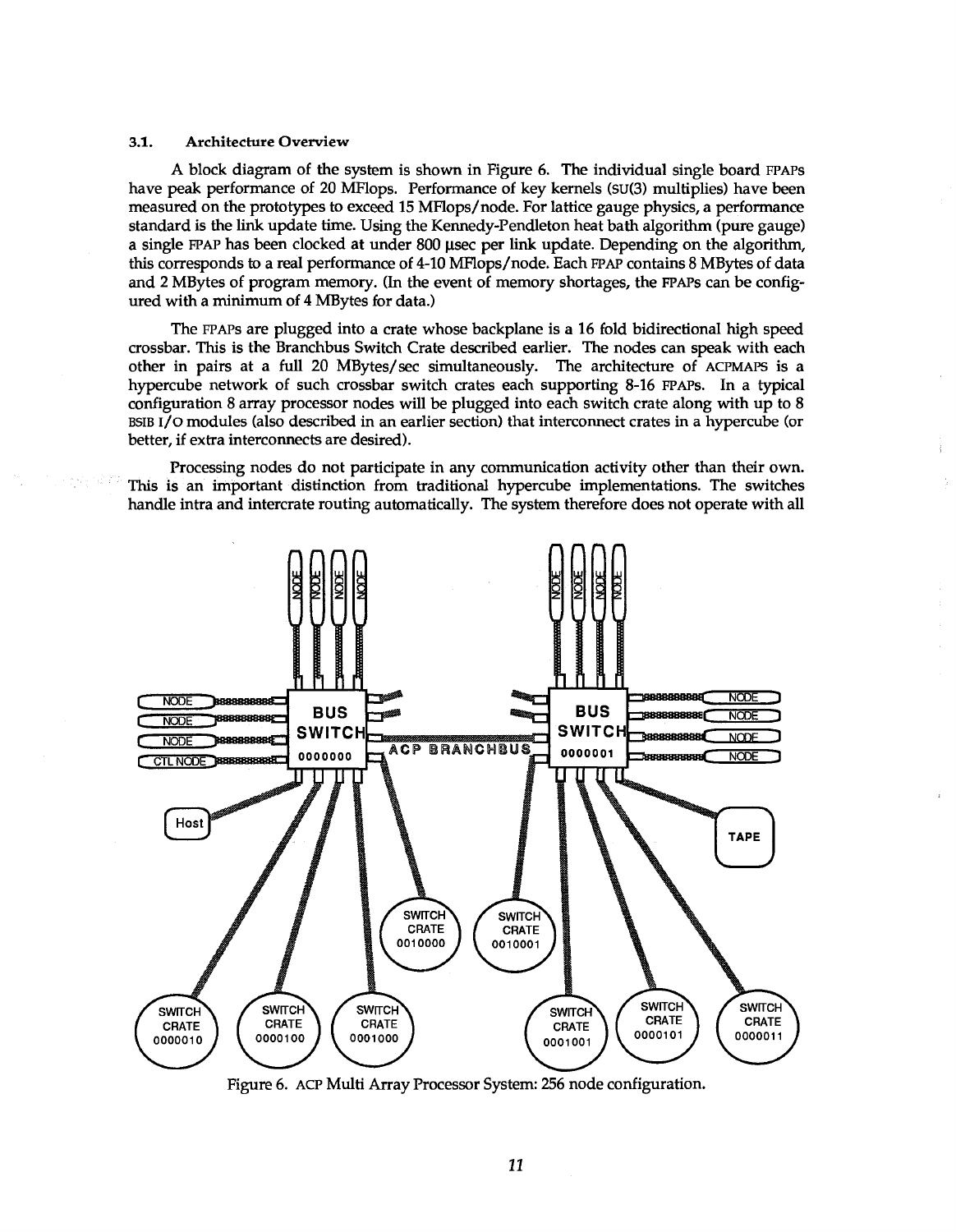node programs (and/or communications) in lock step like an SMD machine, as is the case in most of the other projects of this type<sup>8</sup> (Columbia, IBM GF11 and APE). It also does not strongly favor local communication (as existing hypercubes<sup>2</sup> do). It thus allows for any conceivable new lattice algorithm unconstrained by synchronous or local communication requirements. Despite its algorithmic flexibility the system ranks as the best (or nearly so, we won't argue) in terms of cost effectiveness of MFlops/\$.

In addition to the flexible global architecture of the system, there are two important aspects of the FPAP itself that distinguish it from the CPUs of the other more special purpose lattice gauge processors. First, the FPAP memory is neither too large nor too small, but is ideally matched to the FPAP performance and communication capabilities and the demands of lattice gauge (and presumably other site oriented) problems. Secondly, the FPAP sticks closely to the Weitek XL architecture, using only one floating point processor per board. This allows the use of c and FORTRAN compilers and greatly simplifies the microcode.

The asynchronous communication and MIMD (multiple instruction, multiple data) processing architecture, in distinction to the more common synchronous communication, SMD (single instruction, multiple data) approach, is one of the most important features of the system. There are many advantages to this type of architecture. It is very flexible: it can handle problems which are awkward or impossible in synchronous SIMD such as, in the case of lattice gauge, heat bath and incomplete LU decomposition algorithms and random lattice problems. The allowed sizes and shapes of the lattices are independent of the details of the hardware. The node structure of the machine can be made invisible in much or all of the high-level user code, resulting in improved programmability. This also results in improved fault tolerance, since the system can be reconfigured readily if a node fails, without requiring changes in user software or allocating nodes as spares. Complications which have to be faced include the potential for synchronization conflicts. This requires care in designing and understanding the communications system. In addition, a nontrivial system software design effort is required to ensure that overheads associated with the communications software are kept to acceptable levels.

A major new package of software (CANOPY) has been developed for this system. Theorist users need think only in terms of sites and fields on sites. The system automatically allocates sites to nodes and handles all site to site communication whether on the same node or another. Thus users do not have to know details of the hardware for effective use of the system. Routines that are used heavily will be microcoded. The skeleton of all applications are written in FORTRAN or C using a series of special subroutine calls that make the programs particularly readable for lattice gauge theorists and others with site oriented algorithms. In this way, despite ease of use and flexibility, the system can approach 10 MFlops/\$4000 node in FORTRAN or C. The CANOPY system software is described in more detail below.

#### 3.2. The Floating Point Array Processor Module, Communication, and I/O

The initial ACPMAPS FPAP nodes are single board floating point array processors using the Weitek XL chip set which contains a 32 bit, 20 MFlop (peak) floating point unit, an integer processor, 32 floating point and 32 integer registers, and an instruction sequencer. The chip set as a whole is programmable in FORTRAN and c, at some sacrifice in performance. Thus, these modules incorporate the functions of a high level language programmable single board computer and a high performance floating point array processor. No external CPU is required as a controller for these stand alone floating point engines.

The FPAP modules (Figure 7) contain the XL chip set, the data and code memory, and the

<sup>\*</sup> Memory prices are fluctuating widely at this writing. Costs given here are based on the (high) summer 1988 DRAM prices.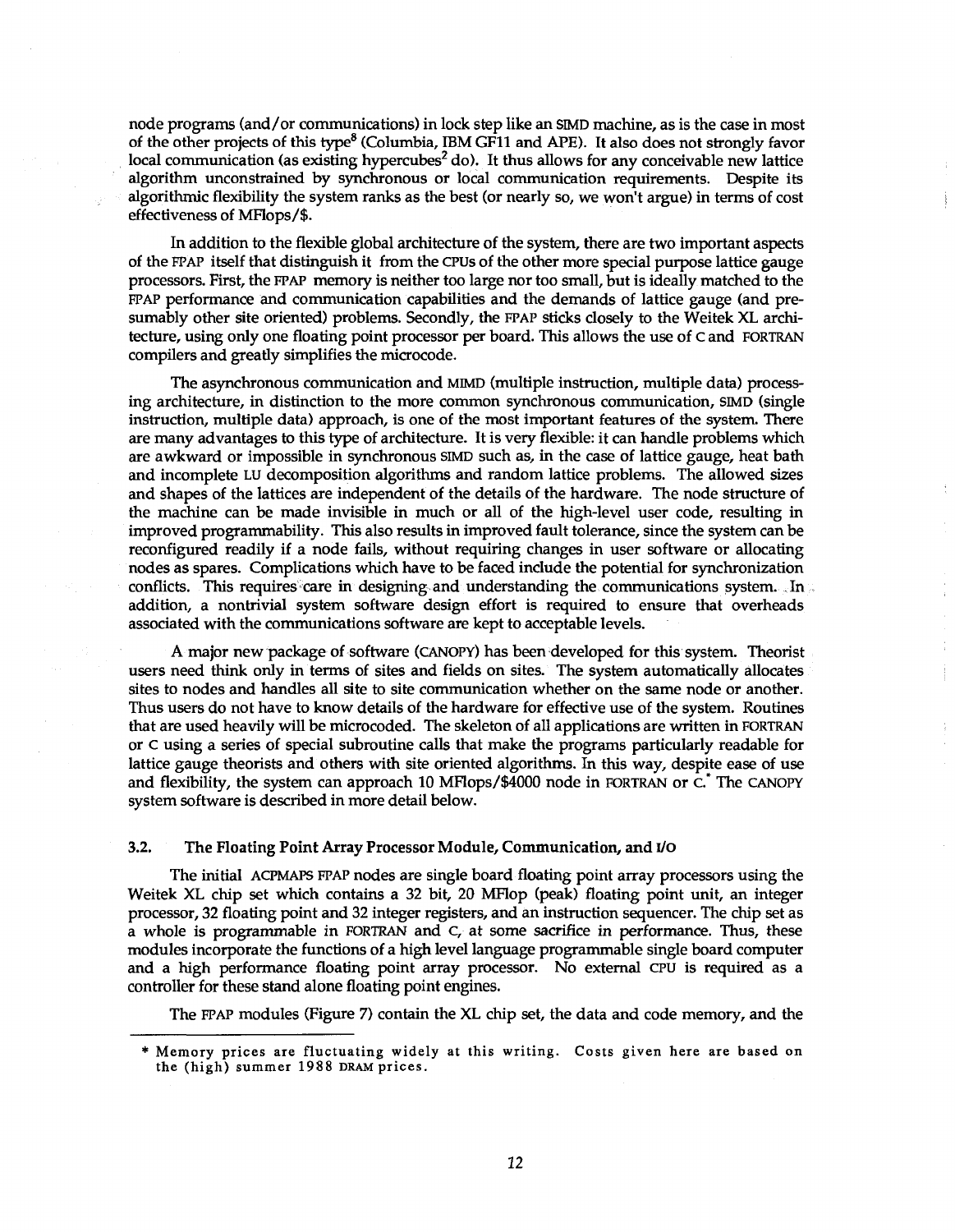

Figure 7. Schematic Design of the Floating Point Array Processor (EPAP)

interface logic and input and output queues for communicating with the crossbar switch crates. One floating point unit is used per node, in contrast to the designs of most of the other machines aimed at lattice gauge theory. In addition to being a flexible and sensible design for a wide variety of problems, this was dictated by the desire to be able to use the Weitek FORTRAN and c compilers for the XL chip set.

The 2 MBytes of program memory and 8 MBytes of data memory is made from 1 Mbit 80 nsec access time page (or static column) mode dynamic RAM chips. In page (or static column) mode these memory systems can deliver data at a rate of one word per 100 nsec. This rate is fast enough that little additional efficiency would be gained in most lattice algorithms by replacing some of the DRAM by faster, more expensive static RAM. The memory chips constitute at least a third of the total cost. The memory to power ratio provided (8 MBytes to 20 MFlops) is larger than that provided by most other machines of this type, and is larger than is required by presently existing algorithms for simulating full QCD including internal fermion loops. It is approximately appropriate for calculations in the valence approximation, ignoring fermion loops. Algorithmic improvements over the next few years will certainly change the required ratio. It seems likely that the possibilities which will increase the required ratio (preconditioning and Fourier acceleration of quark propagator calculation, Fourier acceleration of gauge simulation) are currently more promising than those which reduce the amount of memory required per CPU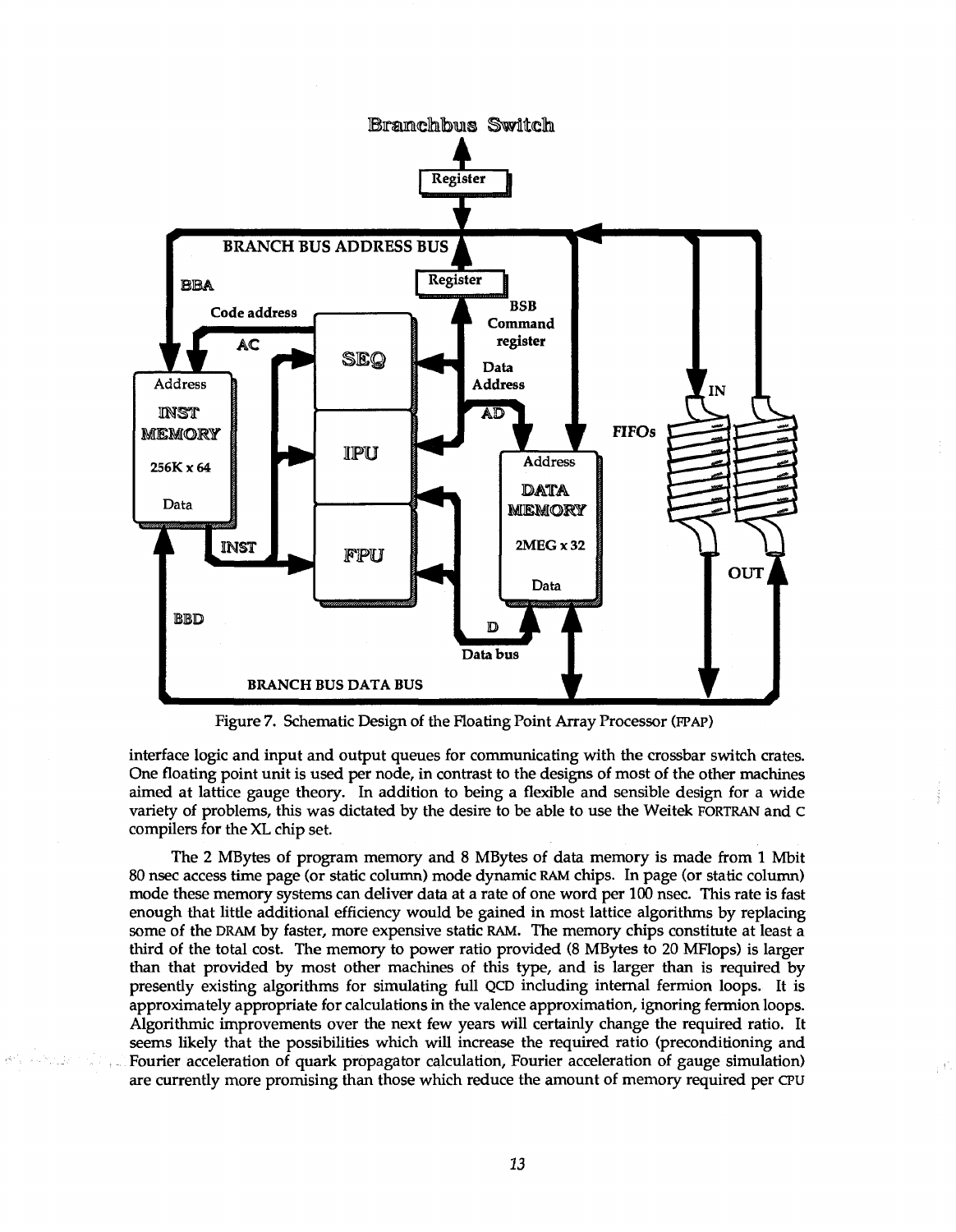cycle (such as adding nonlocal operators to the action to reduce finite lattice spacing errors) and that the large amount of memory could easily become crucial in the years to come.

The nodes are plugged into a network of Branchbus Switch Crates (described in Section 2.2) whose backplanes handle full sixteen port crossbar switching at bandwidths of 20 MBytes/second per connection. This yields a total bandwidth of 2.56 GBytes/sec for a 256 node machine. A cluster of 8-12 nodes is attached to each switch. The switches are connected in a hypercube, which may be augmented by additional communication channels along heavily used paths. This structure allows the nodes to communicate as if they were connected in a conventional hypercube arrangement, but more than this, it allows any node to communicate at full speed with *any* other node, allowing efficient running of algorithms requiring nonlocal communications. The Switch Crates allow any node to access any other node's data memory without needing to know where the other node is located on the network. With the current Switch Crate hardware, systems of up to 2048 nodes are possible before this transparent nonlocal communication feature is lost. The Branchbus Switch Crates will also be used in a variety of high performance experimental particle physics applications of the ACP Multiprocessor System, including the Level-3 programmable trigger for the Collider Detector at Fermilab, CDF.

The Exabyte video technology tape drives, described in an earlier section, will be used for check pointing long calculations and for archiving of gauge fields and propagators. One drive will be attached to every switch crate, enabling all of memory to be stored in under five minutes.

#### 3.3. CANOPY System Software

Lattice gauge theories are part of a large class of grid-based problems derived from discretization of a set of differential equations which are very suitable for a parallel architecture like this one. The natural breakdown of the problem is to assign a certain subset of the sites in the space or spacetime to each node, which stores the data for the field variables defined on the sites assigned to it in its local memory and does calculations for its sites. The system software<sup>9</sup>, known as CANOPY, has been designed to shield the user as much as possible from the hardware dependent node structure of the parallel architecture. The user thinks in terms of sites not nodes.

User programs are divided conceptually into two pieces: the control program, which is called from a MicroVAX host or mainframe VAX and runs on the control node, and site subroutines, which run on the individual nodes. The control program manages the execution of lattice-wide tasks. It is typically written in ordinary FORTRAN or c augmented by a set of system subroutines for dealing with global concepts (e.g., field memory, lattice wide tasks) which are distributed over all the nodes and require special treatment. The beginning of the control program includes statements like the following:

```
call define periodic lattice ( ndims, sizes, lat1 )
call define field ( latl, quarksize, q )
call define field ( latl, quarksize, ql )
call complete definitions
```
The routine define periodic lattice tells the system that our problem contains one lattice called lat 1 of ndims dimensions with the size of each dimension contained in the array sizes and with standard hypercube connectivity. More general user defined connectivity are allowed. It is possible to define several lattices in the same program for block spin renormalization group or multigrid algorithms. The routine define field tells the system that memory will be required for storing two fields identified by  $q$  and  $q1$ , each with quarksize components for each site of latl. The routine complete definitions calls routines which assign specific sites to specific nodes, allocate memory in the nodes for the field data and site structures, and set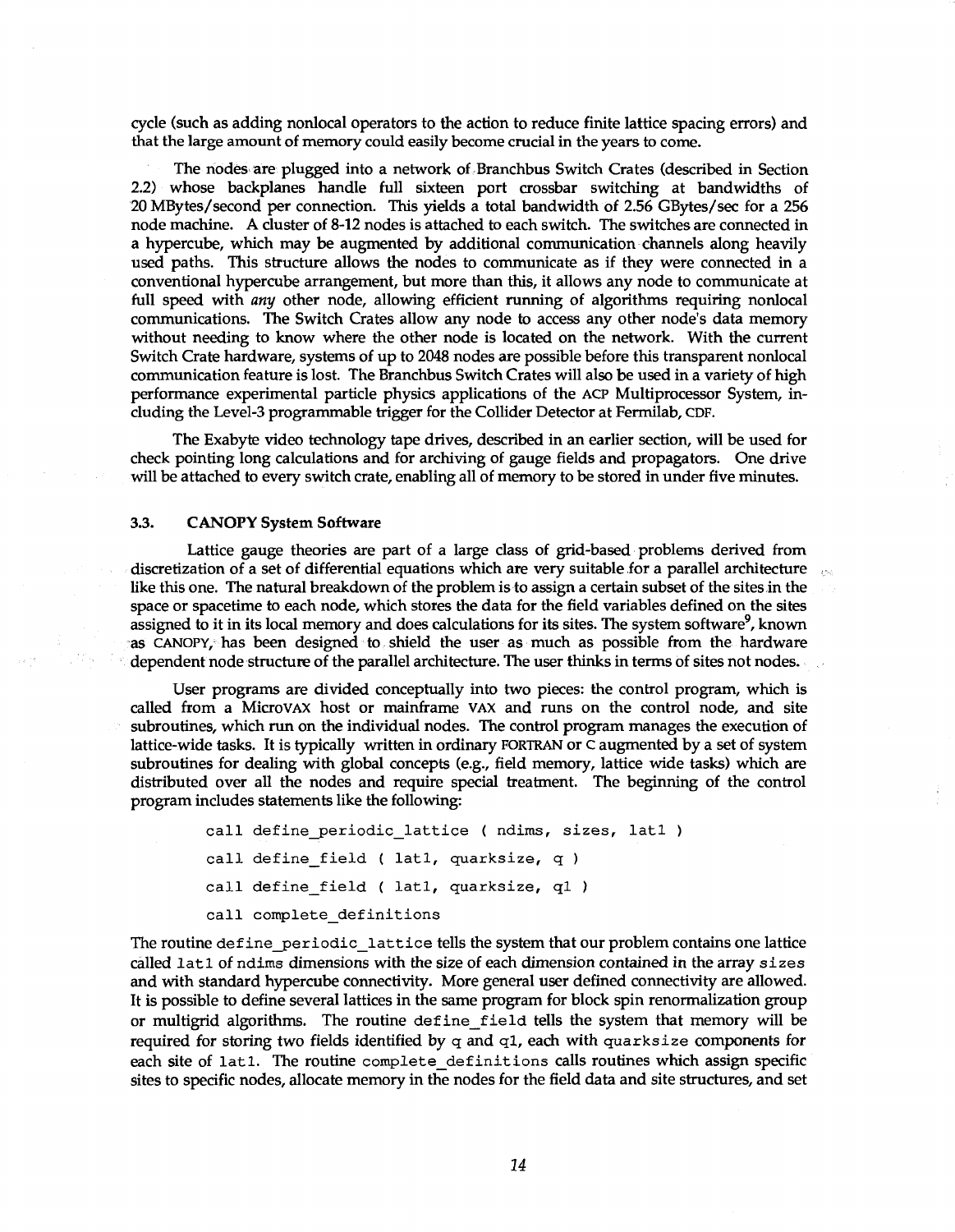up structures for each site pointing to the memory areas of adjacent sites of the lattice.

A control node subroutine which operates on a field  $q$  with an operator dslash and stores the result in another field ql would be written as follows.

```
subroutine dslash (q, q1)
call do task ( dslash, latl,
       pass$, q, 1, 
       pass$, q1,1,
        end$) 
return
end
```
The system subroutine do task passes to all the nodes a pointer to a subroutine dslash which operates on a single site and a pointer to a list of sites on which to operate, which may be the entire lattice lat1 or some previously defined set of sites such as red sites. A system routine on the node, invisible to the user, calls dslash for all the sites in the set of sites which have been assigned to the node. do task may also be used to pass (pass\$) to the nodes parameters required by the site subroutine (like the field identifiers  $q$  and  $q1$ ) and to integrate (integrate\$) data returned from the individual nodes.

The site subroutines access and replace data from global fields with subroutines like:

```
call get_field ( q, site, qtemp )
call put field ( q1, site, qtemp )
```
which determine if the desired data is already resident on the node and open a channel to the communications hardware if necessary.

Most site subroutines can be written in FORTRAN or c. CPU intensive kernels such as SU(3) matrix multiplication and essential routines like dslash\_ will be microcoded for maximum efficiency. We expect that lattice gauge algorithms prepared in this way will run at up to 10 MFlops per node.

The main interest of the Fermilab lattice group in using CANOPY and the ACPMAPS system is the application of lattice gauge theory to QCD and "beyond the standard model" phenomenolo $gy.$  <sup>10</sup> However, since site oriented problems involving numerical solutions of differential equations pervade all of science and engineering, the hardware and software we have just described clearly have a much broader applicability than just high energy theory.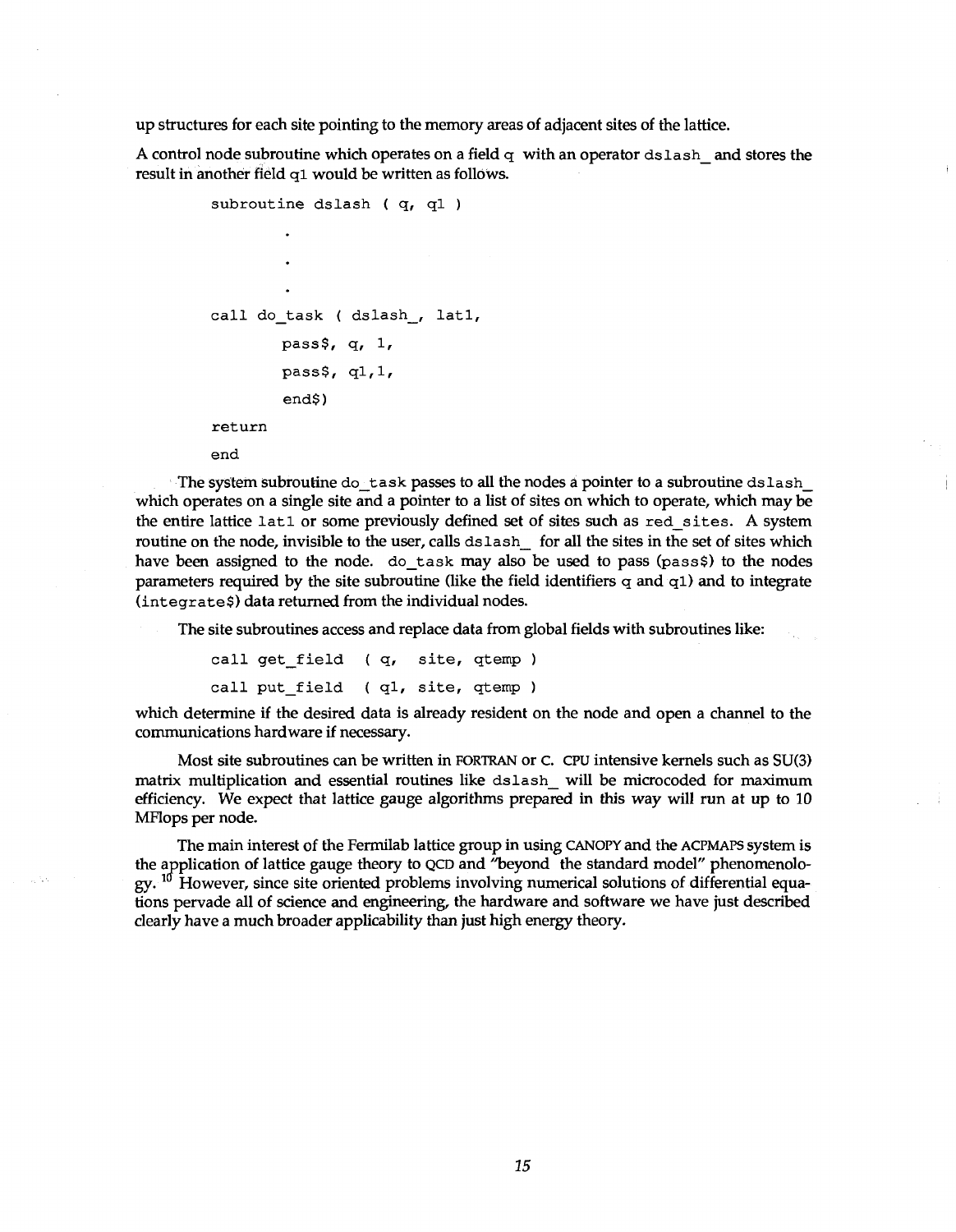#### 4. FUTURE DIRECTIONS

To a large extent future ACP directions, given the apparently insatiable demand of high energy physicists for computer cycles, will be driven by the extremely fast pace at which microprocessor performance is increasing. Rise processors running at clocks upwards of 50 MHz, with performance at 50 and even 100 MIPS now seem assured within only 2 years or so. Technically this puts a big demand on cache systems and on the speed of static RAMS used in caches. This problem must be solved by the processor companies since it is universal for their customers.

The other issue the extraordinary performance of these devices will raise in multiprocessor environments is the inadequacy of busses to support their communication requirements. It will not be a matter of picking a slightly faster bus than VME (like Multibus II or even Fastbus). The bus concept itself will be obsolete and will have to be replaced by point to point communication. For the ACP this appears to mean that future processors, even those for experimenters, will have to plug directly into the Branchbus Switch Crate. This will provide the communication bandwidth they need, but no longer in a commercial crate standard where the marketplace delivers a large and always improving variety of I/O controllers and other essential peripheral devices. The Branchbus Switch is the same height as VME but deeper. It is therefore likely that the ACP will develop an interface card that will allow VME devices to be plugged transparently into the Branchbus Switch.

With very high performance RISC processors in the Branchbu Switch Crate, the experimenter's ACP system seems likely to merge with that designed for theorists. However, the processors may continue to differ because large theoretical problems, with their very regular accesses to memory, tend to have a very high cache miss rate in conventional cache designs. Multi level cache may be the answer to this problem in an approach that could be equally effective for both classes of HEP problems. (In fact this may be the way in which manufacturers solve the static RAM speed requirements mentioned earlier in an affordable way.) An alternative approach, which adds significant software and hardware complexity, could be called "anticipatory" cache. In regular theoretical problems the data that will be required from memory is known well ahead of time. Means could be devised to have programs inform the hardware of anticipated memory fetches so the data could be moved from slow memory to cache before it is needed.

The way in which the huge anticipated increases in computing are going to be brought into on line systems for data acquisition and triggering for the high rate SSC era detectors is very likely going to be the subject of ACP development work over the next few years. There is also underway a project to develop particularly efficient work station tools for doing analysis. Clearly when the new processor systems reduce the turn around time to pass through a DST data base from days to less than an hour, it will be inappropriate to continue spending days lining up calls to HBOOK (a histogramming package) for a next analysis run. Macintosh like human interfaces, adjusted to physicist needs and abilities, will be used on Apple or, perhaps, Sun or other workstations.

It is clear that the opportunity exists to continue development of usable extremely high performance, yet affordable, parallel machines for high energy physics and other sciences hungry for computer power. This opportunity is really an obligation given the strongly felt need.